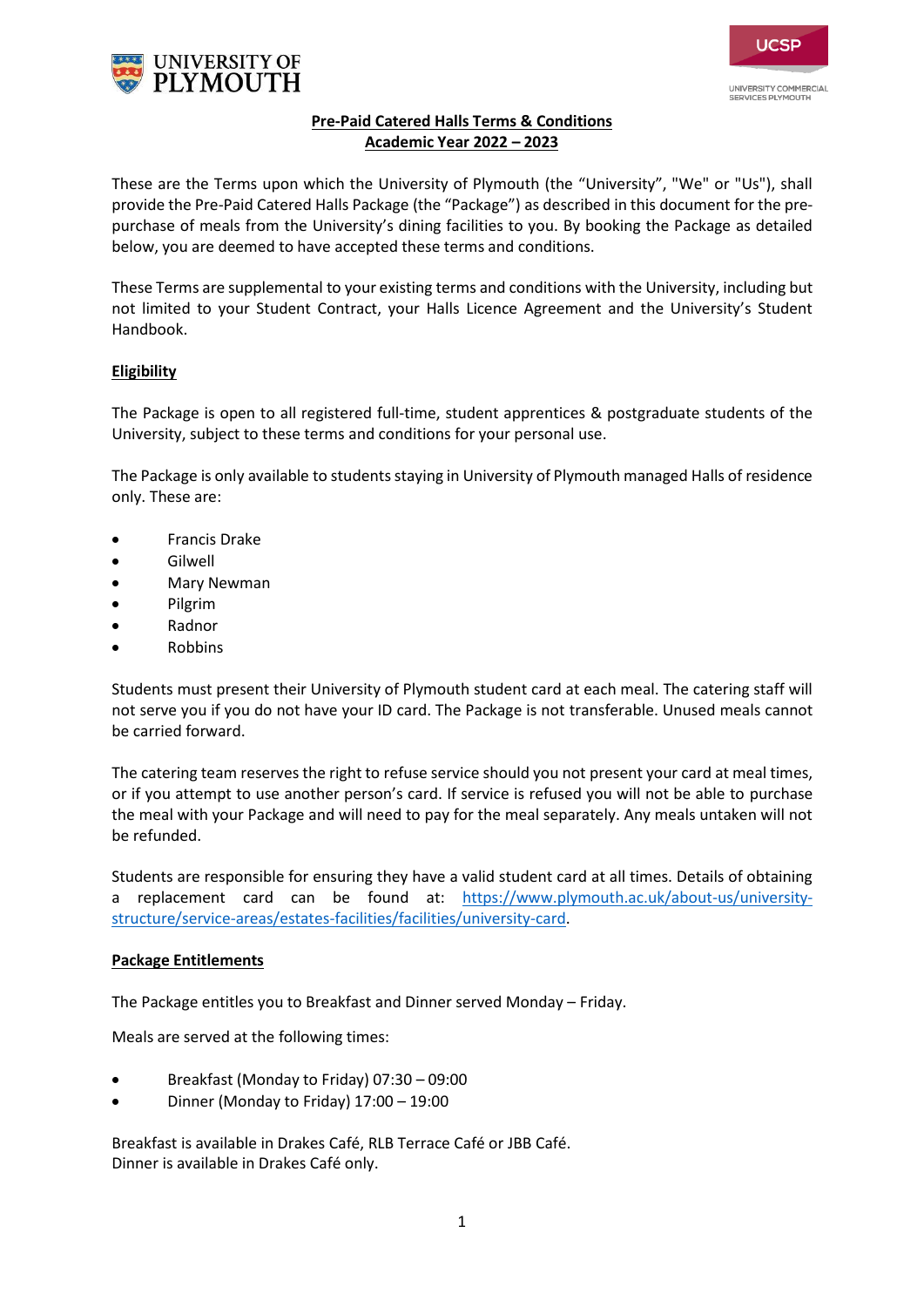



Breakfast will consist of:

- 5 item cooked breakfast or
- Breakfast bap or
- Continental (meats, cheese, fruit & yoghurt),
- All served with tea, coffee, water or fruit juice

Dinner will be 2 courses (main meal and dessert). There will be 2 options – a meat based meal or a vegetarian / vegan meal which will also be gluten free. Served with tea, coffee, water or fruit juice. One drink per meal will be included. Water will be refillable.

Alcohol, retail, branded bottled drinks and confectionery items cannot be taken as part of the Package. This list of exclusions is not exhaustive, and items may be added or removed from sale by the University. Bulk-buying of a single or similar items is not generally permitted and is at the sole discretion of University Staff.

The Package will commence from Monday  $19<sup>th</sup>$  September 2022 for term time during the Academic Year. The dates of the Package will be:

Monday 19th September 2022 – Friday 16 th December 2022 Tuesday 3<sup>rd</sup> January 2023 – Friday 2<sup>nd</sup> June 2023 The Package is available Monday to Friday inclusive and will not be available during Christmas breaks or on Bank Holidays.

Meal allocations are fixed by times and to the venues outlined above. The University of Plymouth reserves the right to amend the meal times and catering outlets detailed due to emergencies and unforeseen matters beyond the University's reasonable control. If it is necessary to change any of the catering arrangements due to planned maintenance etc., we will provide at least 7 days' notice and you will be notified of the change by Email.

# **Price and Payment Arrangements**

The Pre-Paid Catered Hall Package costs £1,575 per annum.

Payment must be made once accommodation is booked.

The full amount of £1,575.00 is payable when booking your accommodation and must be paid using the Estore link on the Accommodation pages of the University website.

### **Refunds**

The Package is non-refundable. This includes refunds for any meals that are not taken.

The University shall have no obligation to give any discounts or refund of the pre-paid catered hall fee for any reason, including but not limited to if:

- (a) You do not take all or any of the meals provided whilst living in the Accommodation; or
- (b) The University has to provide alternatives to planned menus due to circumstances beyond its reasonable control (such as adverse weather conditions); or
- (c) The food offered is not to your personal preference.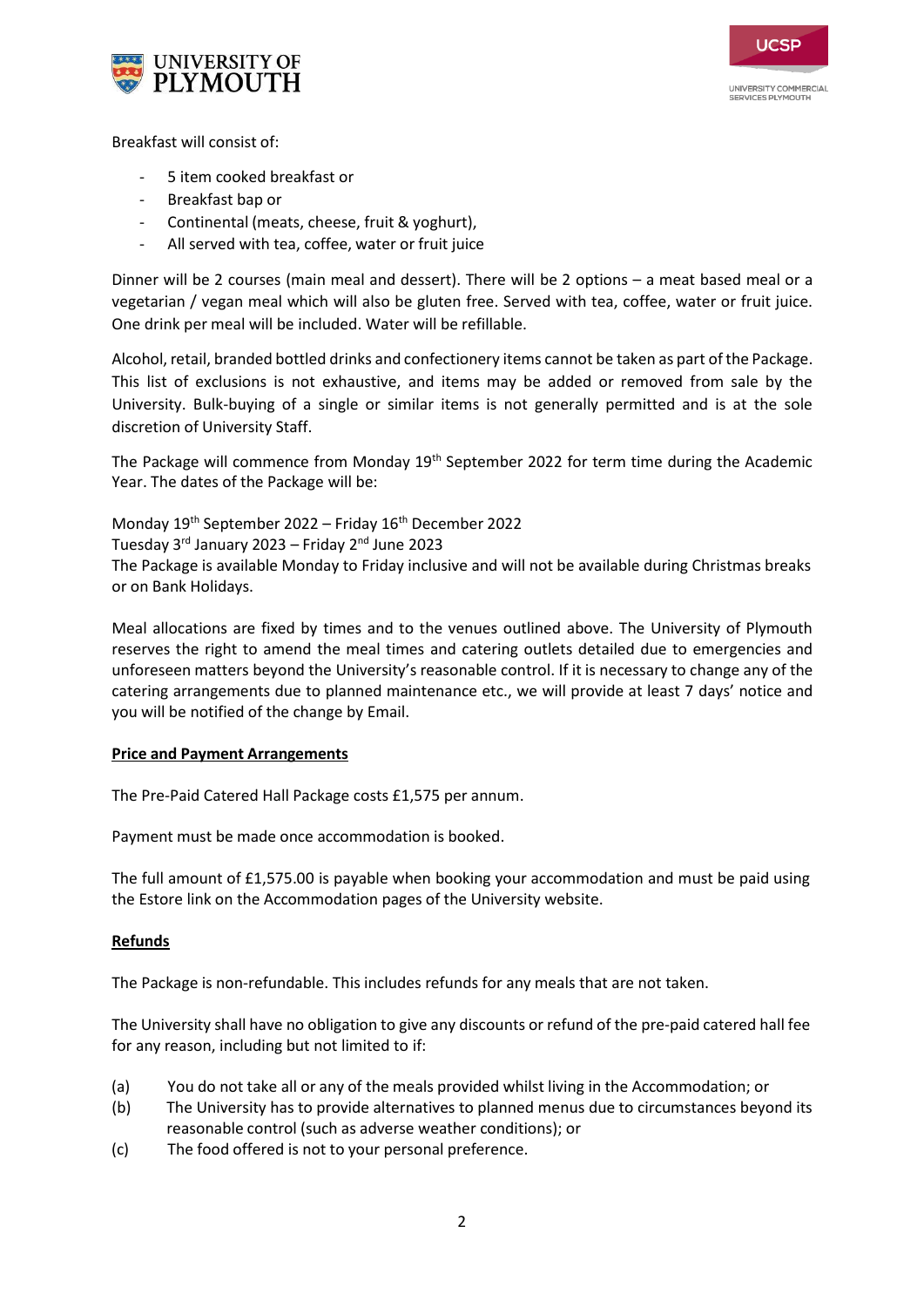



**SERVICES PLYMOUTH** 

Students with dietary requirements or allergies should make the catering team aware at the time of booking. Food is produced in an area where fish and nuts are used. The Student must contact the Catering Department to discuss any allergies and dietary requirements prior to booking to ensure the University is able to accommodate such requirements. A refund will not be available on the grounds of a dietary requirement or allergy where such contact was not made in advance of booking.

Should you require any reasonable adjustments to the Package, for religious or disability reasons for example, please contact [catering@plymouth.ac.uk](mailto:catering@plymouth.ac.uk) prior to booking the Package.

If you are absent from Halls, for a period of more than one month through attendance off site on a mandatory Programme placement, please contact [catering@plymouth.ac.uk](mailto:catering@plymouth.ac.uk) with evidence of your placement to consider whether any applicable pro rata reduction in the Package fees. Any such reduction will be in the sole discretion of the University.

Any additional requests for refunds will be considered by the University in its sole discretion and will require supporting evidence.

#### **Misuse or Fraud**

Any misuse of the Package, such as allowed another person to use your meal plan or breach of the terms and conditions, may result in your meal package being suspended or terminated by the University. In such circumstances you will not be entitled to a refund.

You may not transfer or let anyone else use your ID to receive meals.

The University reserves the right to request additional ID of the account holder when using the Package.

Any attempt to defraud the meal plan scheme may result in disciplinary action in accordance with the University's Code of Conduct and Disciplinary Policy.

### **Availability**

Only 100 places for the academic year are available. Once 100 students have applied for the Package, no further Packages will be available. The availability and timing of food will be subject to demand during the specific hours.

#### **General information**

The University shall not be held responsible, or deemed to be in breach of service, by being unable to provide meal services due to or factors beyond the University's control. Under such circumstances lost meal values will not be refunded. The University undertakes to take all reasonable steps to provide the Package as described. It does not, however, guarantee the provision of these services. If industrial action, loss of utilities, extreme weather or other circumstances beyond the reasonable control of the University interfere with its ability to provide the services, the University will use all reasonable steps to minimise disruption.

The University will deal with all personal data provided by you under this meal plan scheme in accordance with the applicable legislation such as the Data Protection Act 2018. Any personal data captured, used and processed via the package will be processed fairly and in accordance with the University's Data Protection Policy. The University will use the personal information you provide to us: to provide the services to you, to process your payments, and to keep a track of your transaction